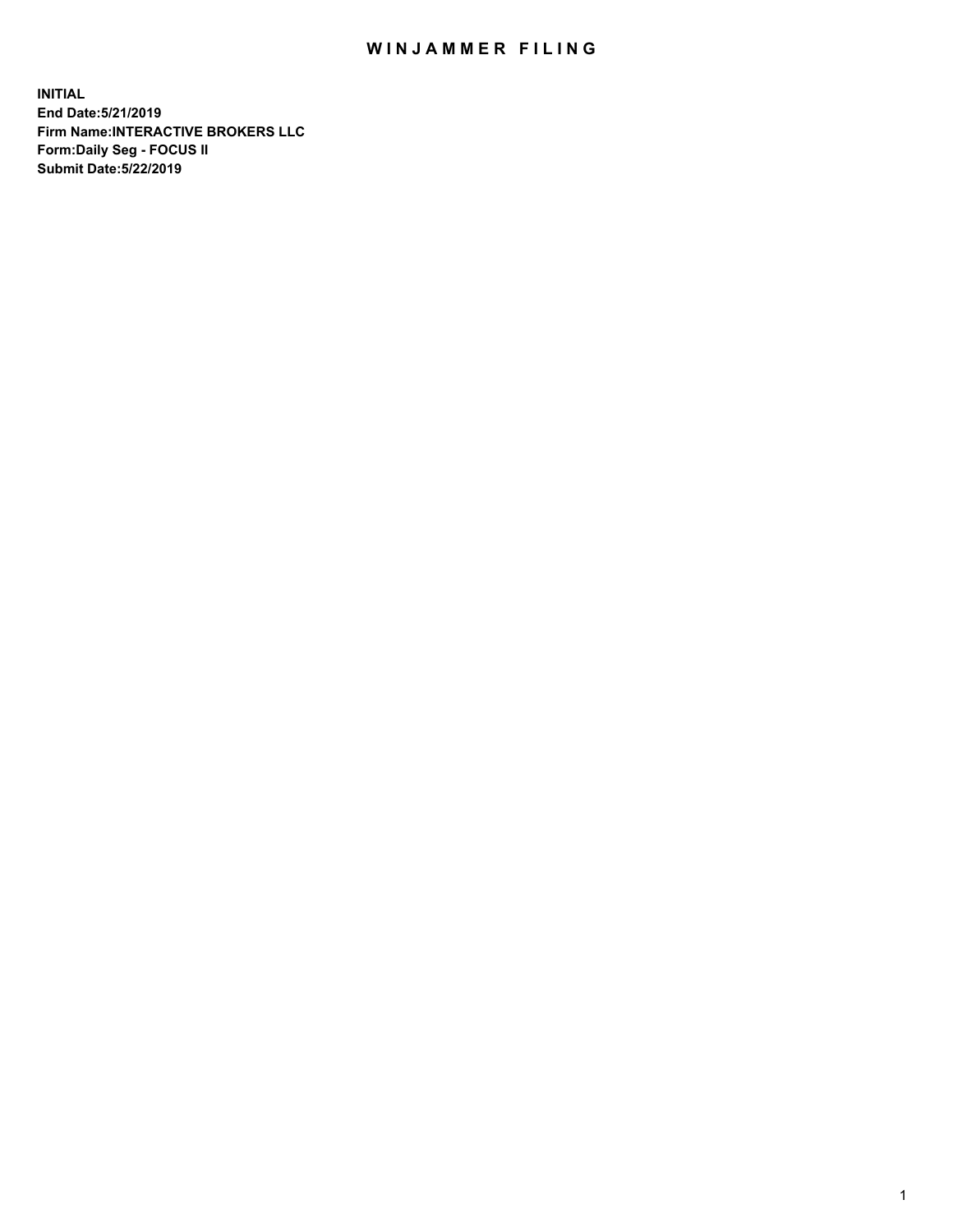**INITIAL End Date:5/21/2019 Firm Name:INTERACTIVE BROKERS LLC Form:Daily Seg - FOCUS II Submit Date:5/22/2019 Daily Segregation - Cover Page**

| Name of Company                                                                                                                                                                                                                                                                                                                | <b>INTERACTIVE BROKERS LLC</b>                                                                  |
|--------------------------------------------------------------------------------------------------------------------------------------------------------------------------------------------------------------------------------------------------------------------------------------------------------------------------------|-------------------------------------------------------------------------------------------------|
| <b>Contact Name</b>                                                                                                                                                                                                                                                                                                            | <b>James Menicucci</b>                                                                          |
| <b>Contact Phone Number</b>                                                                                                                                                                                                                                                                                                    | 203-618-8085                                                                                    |
| <b>Contact Email Address</b>                                                                                                                                                                                                                                                                                                   | jmenicucci@interactivebrokers.c<br>$om$                                                         |
| FCM's Customer Segregated Funds Residual Interest Target (choose one):<br>a. Minimum dollar amount: ; or<br>b. Minimum percentage of customer segregated funds required:% ; or<br>c. Dollar amount range between: and; or<br>d. Percentage range of customer segregated funds required between:% and%.                         | $\overline{\mathbf{0}}$<br>$\overline{\mathbf{0}}$<br>155,000,000 245,000,000<br>0 <sub>0</sub> |
| FCM's Customer Secured Amount Funds Residual Interest Target (choose one):<br>a. Minimum dollar amount: ; or<br>b. Minimum percentage of customer secured funds required:%; or<br>c. Dollar amount range between: and; or<br>d. Percentage range of customer secured funds required between:% and%.                            | $\overline{\mathbf{0}}$<br>$\overline{\mathbf{0}}$<br>80,000,000 120,000,000<br>0 <sub>0</sub>  |
| FCM's Cleared Swaps Customer Collateral Residual Interest Target (choose one):<br>a. Minimum dollar amount: ; or<br>b. Minimum percentage of cleared swaps customer collateral required:% ; or<br>c. Dollar amount range between: and; or<br>d. Percentage range of cleared swaps customer collateral required between:% and%. | $\overline{\mathbf{0}}$<br>$\underline{\mathbf{0}}$<br>0 <sub>0</sub><br>00                     |

Attach supporting documents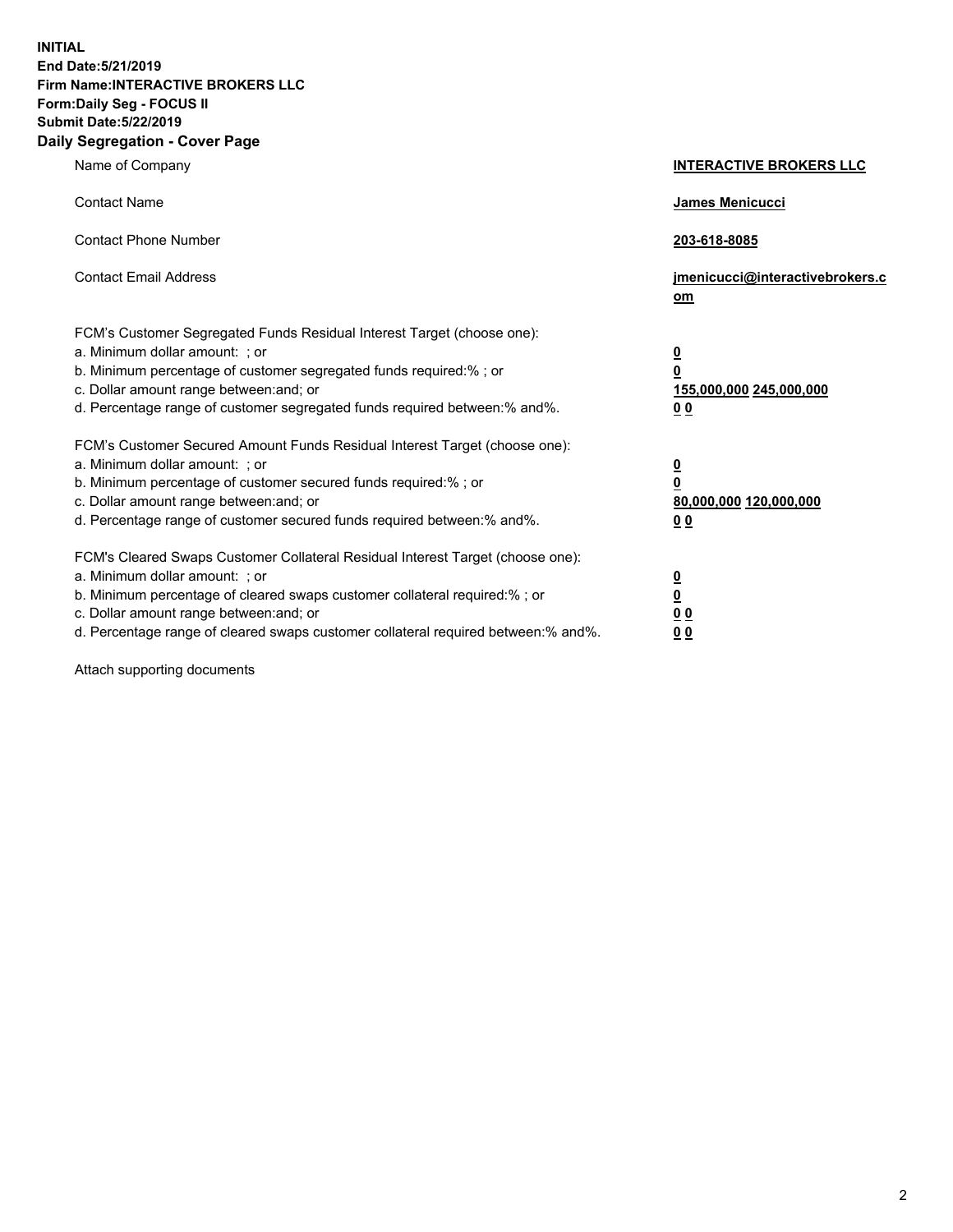## **INITIAL End Date:5/21/2019 Firm Name:INTERACTIVE BROKERS LLC Form:Daily Seg - FOCUS II Submit Date:5/22/2019**

|     | <b>Daily Segregation - Secured Amounts</b>                                                  |                                  |
|-----|---------------------------------------------------------------------------------------------|----------------------------------|
|     | Foreign Futures and Foreign Options Secured Amounts                                         |                                  |
|     | Amount required to be set aside pursuant to law, rule or regulation of a foreign            | $0$ [7305]                       |
|     | government or a rule of a self-regulatory organization authorized thereunder                |                                  |
| 1.  | Net ledger balance - Foreign Futures and Foreign Option Trading - All Customers             |                                  |
|     | A. Cash                                                                                     | 442,008,022 [7315]               |
|     | B. Securities (at market)                                                                   | $0$ [7317]                       |
| 2.  | Net unrealized profit (loss) in open futures contracts traded on a foreign board of trade   | 1,260,004 [7325]                 |
| 3.  | Exchange traded options                                                                     |                                  |
|     | a. Market value of open option contracts purchased on a foreign board of trade              | 61,582 [7335]                    |
|     | b. Market value of open contracts granted (sold) on a foreign board of trade                | -22,273 [7337]                   |
| 4.  | Net equity (deficit) (add lines 1.2. and 3.)                                                | 443,307,335 [7345]               |
| 5.  | Account liquidating to a deficit and account with a debit balances - gross amount           | 5,211 [7351]                     |
|     | Less: amount offset by customer owned securities                                            | 0 [7352] 5,211 [7354]            |
| 6.  | Amount required to be set aside as the secured amount - Net Liquidating Equity              | 443,312,546 [7355]               |
|     | Method (add lines 4 and 5)                                                                  |                                  |
| 7.  | Greater of amount required to be set aside pursuant to foreign jurisdiction (above) or line | 443,312,546 [7360]               |
|     | 6.                                                                                          |                                  |
|     | FUNDS DEPOSITED IN SEPARATE REGULATION 30.7 ACCOUNTS                                        |                                  |
| 1.  | Cash in banks                                                                               |                                  |
|     | A. Banks located in the United States                                                       | 81,662,668 [7500]                |
|     | B. Other banks qualified under Regulation 30.7                                              | 0 [7520] 81,662,668 [7530]       |
| 2.  | Securities                                                                                  |                                  |
|     | A. In safekeeping with banks located in the United States                                   | 412,885,685 [7540]               |
|     | B. In safekeeping with other banks qualified under Regulation 30.7                          | 0 [7560] 412,885,685 [7570]      |
| 3.  | Equities with registered futures commission merchants                                       |                                  |
|     | A. Cash                                                                                     | $0$ [7580]                       |
|     | <b>B.</b> Securities                                                                        | <u>0</u> [7590]                  |
|     | C. Unrealized gain (loss) on open futures contracts                                         | 0 [7600]                         |
|     | D. Value of long option contracts                                                           | $0$ [7610]                       |
|     | E. Value of short option contracts                                                          | 0 [7615] 0 [7620]                |
| 4.  | Amounts held by clearing organizations of foreign boards of trade                           |                                  |
|     | A. Cash                                                                                     | $0$ [7640]                       |
|     | <b>B.</b> Securities                                                                        | $0$ [7650]                       |
|     | C. Amount due to (from) clearing organization - daily variation                             | 0 [7660]                         |
|     | D. Value of long option contracts                                                           | 0 [7670]                         |
|     | E. Value of short option contracts                                                          | 0 [7675] 0 [7680]                |
| 5.  | Amounts held by members of foreign boards of trade                                          |                                  |
|     | A. Cash                                                                                     | 69,789,615 [7700]                |
|     | <b>B.</b> Securities                                                                        | $0$ [7710]                       |
|     | C. Unrealized gain (loss) on open futures contracts                                         | 143,742 <sup>[7720]</sup>        |
|     | D. Value of long option contracts                                                           | 61,582 [7730]                    |
|     | E. Value of short option contracts                                                          | -22,273 [7735] 69,972,666 [7740] |
| 6.  | Amounts with other depositories designated by a foreign board of trade                      | 0 [7760]                         |
| 7.  | Segregated funds on hand                                                                    | $0$ [7765]                       |
| 8.  | Total funds in separate section 30.7 accounts                                               | 564,521,019 [7770]               |
| 9.  | Excess (deficiency) Set Aside for Secured Amount (subtract line 7 Secured Statement         | 121,208,473 [7380]               |
|     | Page 1 from Line 8)                                                                         |                                  |
| 10. | Management Target Amount for Excess funds in separate section 30.7 accounts                 | 80,000,000 [7780]                |
| 11. | Excess (deficiency) funds in separate 30.7 accounts over (under) Management Target          | 41,208,473 [7785]                |
|     |                                                                                             |                                  |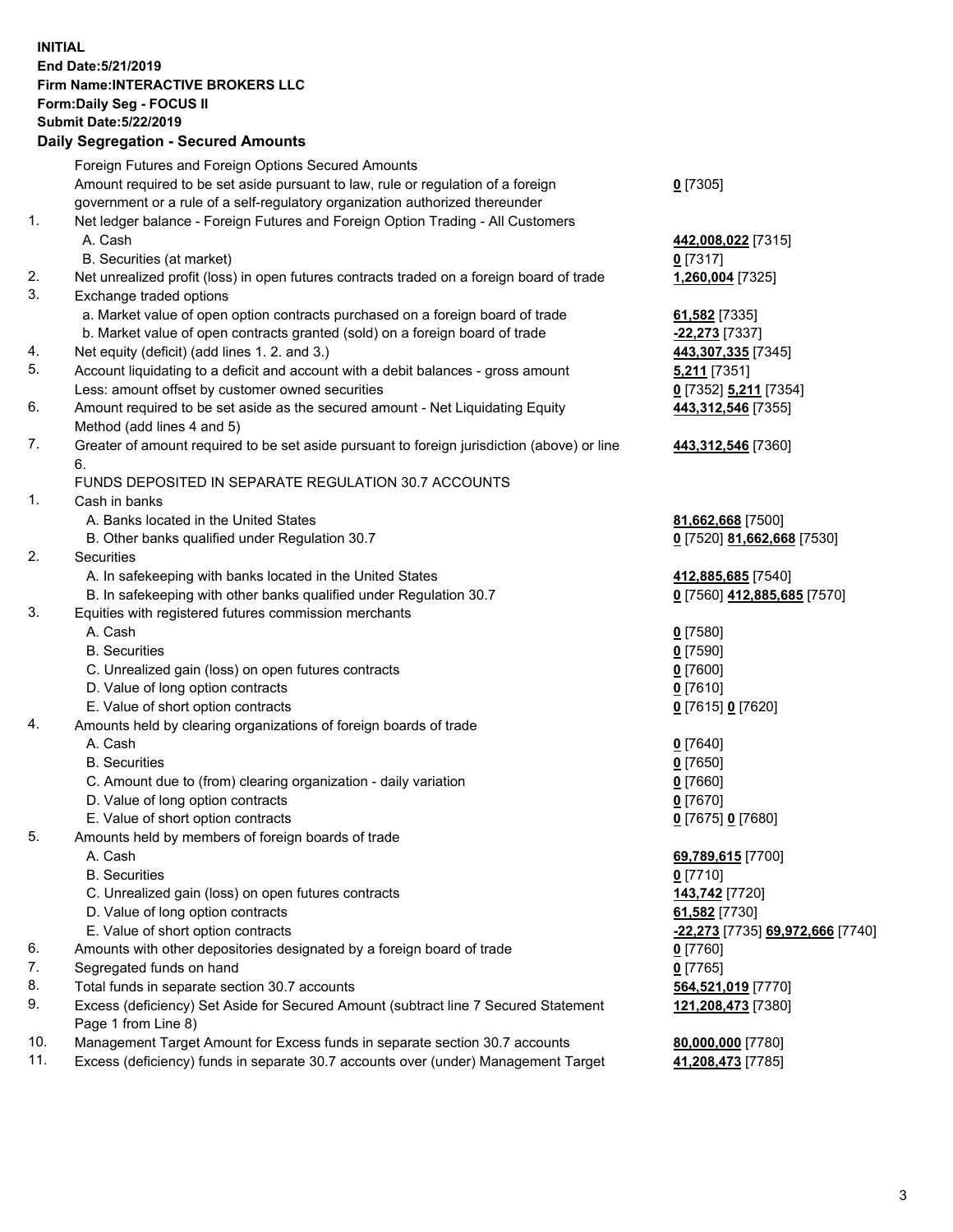**INITIAL End Date:5/21/2019 Firm Name:INTERACTIVE BROKERS LLC Form:Daily Seg - FOCUS II Submit Date:5/22/2019 Daily Segregation - Segregation Statement** SEGREGATION REQUIREMENTS(Section 4d(2) of the CEAct) 1. Net ledger balance A. Cash **3,793,582,953** [7010] B. Securities (at market) **0** [7020] 2. Net unrealized profit (loss) in open futures contracts traded on a contract market **13,591,093** [7030] 3. Exchange traded options A. Add market value of open option contracts purchased on a contract market **141,454,431** [7032] B. Deduct market value of open option contracts granted (sold) on a contract market **-202,712,935** [7033] 4. Net equity (deficit) (add lines 1, 2 and 3) **3,745,915,542** [7040] 5. Accounts liquidating to a deficit and accounts with debit balances - gross amount **1,219,916** [7045] Less: amount offset by customer securities **0** [7047] **1,219,916** [7050] 6. Amount required to be segregated (add lines 4 and 5) **3,747,135,458** [7060] FUNDS IN SEGREGATED ACCOUNTS 7. Deposited in segregated funds bank accounts A. Cash **654,804,334** [7070] B. Securities representing investments of customers' funds (at market) **2,099,777,270** [7080] C. Securities held for particular customers or option customers in lieu of cash (at market) **0** [7090] 8. Margins on deposit with derivatives clearing organizations of contract markets A. Cash **6,178,898** [7100] B. Securities representing investments of customers' funds (at market) **1,247,668,385** [7110] C. Securities held for particular customers or option customers in lieu of cash (at market) **0** [7120] 9. Net settlement from (to) derivatives clearing organizations of contract markets **3,685,610** [7130] 10. Exchange traded options A. Value of open long option contracts **141,226,488** [7132] B. Value of open short option contracts **-202,793,975** [7133] 11. Net equities with other FCMs A. Net liquidating equity **0** [7140] B. Securities representing investments of customers' funds (at market) **0** [7160] C. Securities held for particular customers or option customers in lieu of cash (at market) **0** [7170] 12. Segregated funds on hand **0** [7150] 13. Total amount in segregation (add lines 7 through 12) **3,950,547,010** [7180] 14. Excess (deficiency) funds in segregation (subtract line 6 from line 13) **203,411,552** [7190] 15. Management Target Amount for Excess funds in segregation **155,000,000** [7194]

16. Excess (deficiency) funds in segregation over (under) Management Target Amount Excess

**48,411,552** [7198]